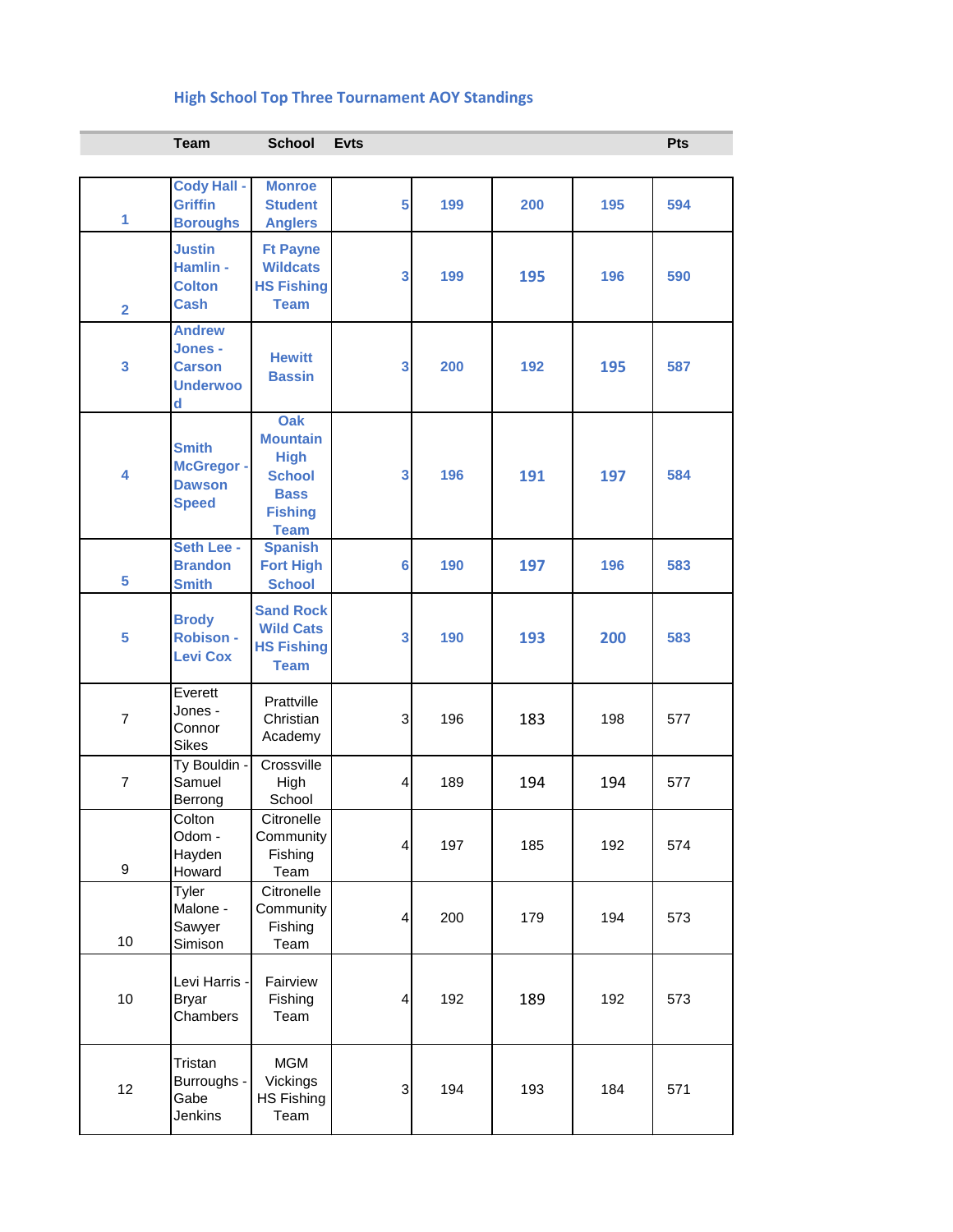| 12 | <b>Braden</b><br>Wooten -<br>Lane Clark              | Ft Payne<br>Wildcats<br>HS Fishing<br>Team                          | $\overline{4}$            | 195 | 186 | 189 | 570 |
|----|------------------------------------------------------|---------------------------------------------------------------------|---------------------------|-----|-----|-----|-----|
| 12 | Dawson<br>Campbell -<br>Ethan Veal                   | Sylvania<br><b>Bass Team</b>                                        | $\ensuremath{\mathsf{3}}$ | 194 | 189 | 187 | 570 |
| 13 | Dalton<br>Johnson -<br><b>Bradley</b><br><b>Sims</b> | <b>MGM</b><br>Vickings<br>HS Fishing<br>Team                        | 3                         | 184 | 199 | 180 | 563 |
| 14 | Hunter<br>Harris -<br>Caleb<br>Onderdonk             | Saraland<br>Spartans<br>Fishing<br>Team                             | $\ensuremath{\mathsf{3}}$ | 194 | 188 | 173 | 555 |
| 15 | Sam<br>Dameron -<br>Ben Ivey                         | Oak<br>Mountain<br>High<br>School<br><b>Bass</b><br>Fishing<br>Team | $\ensuremath{\mathsf{3}}$ | 179 | 182 | 193 | 554 |
| 16 | Landen<br>Dixon -<br>Tristan<br><b>Byrd</b>          | Citronelle<br>Community<br>Fishing<br>Team                          | $\overline{\mathbf{c}}$   | 185 | 189 | 175 | 549 |
| 17 | Colton<br>Beverly -<br>Daniel<br>Blakeney            | <b>MGM</b><br>Vickings<br><b>HS Fishing</b><br>Team                 | $\mathsf 3$               | 180 | 187 | 177 | 544 |
| 18 | Shawn<br>Powell -<br><b>Austin Reid</b>              | Citronelle<br>Community<br>Fishing<br>Team                          | 3                         | 173 | 196 | 174 | 543 |
| 19 | Dale<br>Thrower -<br>Nathan<br>Strickland            | Satsuma<br>High<br>School                                           | $\mathsf 3$               | 189 | 181 | 170 | 540 |
| 20 | Benjamin<br>Graves -<br>Landon<br>Shotts             | Hewitt<br>Bassin                                                    | $\ensuremath{\mathsf{3}}$ | 170 | 178 | 188 | 536 |
| 21 | JT Smith -<br>Tyler<br>Chapman                       | <b>MGM</b><br>Vickings<br><b>HS Fishing</b><br>Team                 | $\overline{3}$            | 187 | 174 | 172 | 533 |
| 22 | Colin<br>Humpries -<br>Stephen<br>Ridgeway           | Saraland<br>Spartans<br>Fishing<br>Team                             | $\ensuremath{\mathsf{3}}$ | 175 | 175 | 180 | 530 |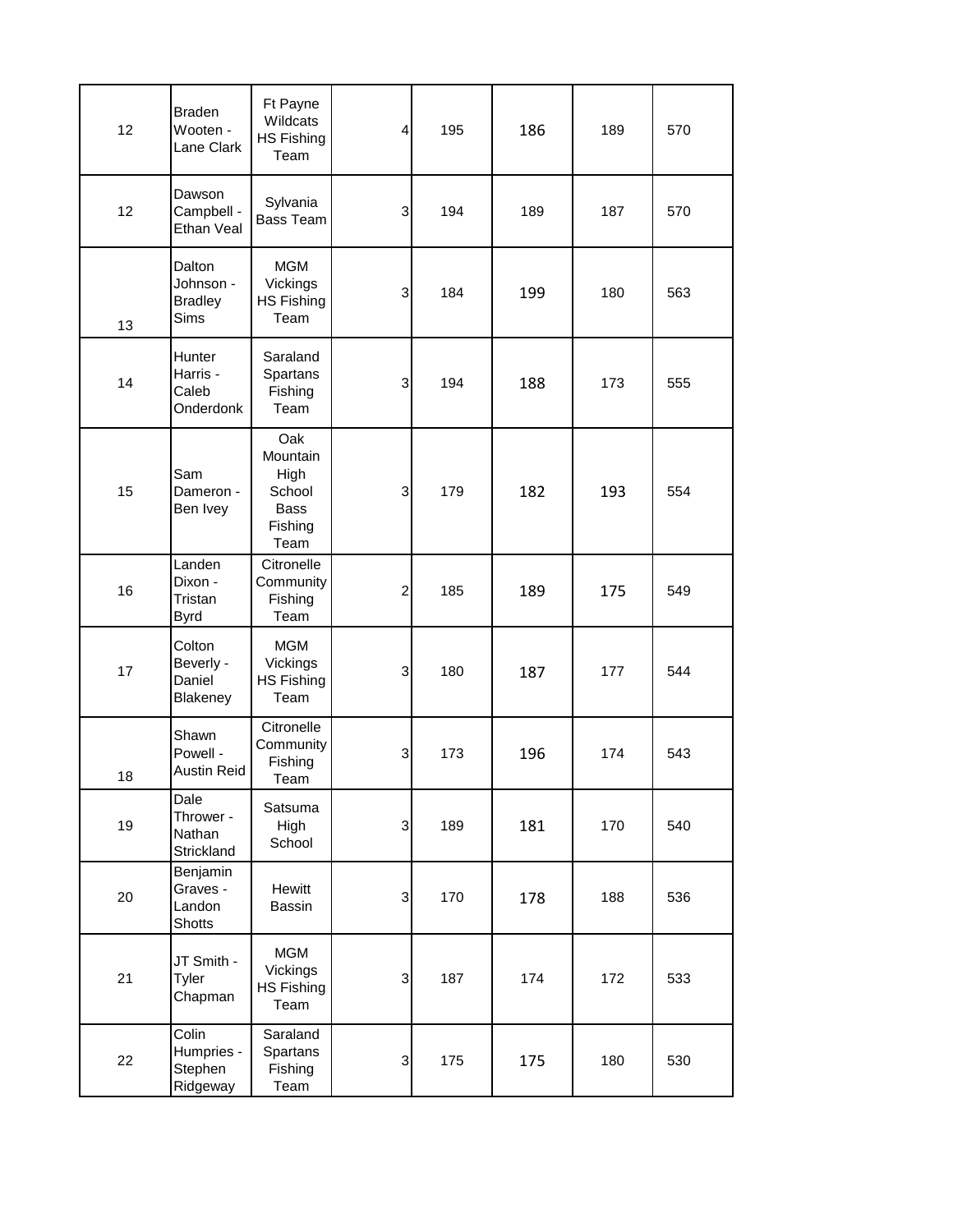| 23 | Phillip<br>Berryhill -<br>Conner<br>Taylor    | <b>MGM</b><br>Vickings<br><b>HS Fishing</b><br>Team                 | 3              | 176 | 167 | 185 | 528 |
|----|-----------------------------------------------|---------------------------------------------------------------------|----------------|-----|-----|-----|-----|
| 24 | Colin<br>Mason -<br>Garrett<br>Sullivan       | Citronelle<br>Community<br>Fishing<br>Team                          | 3              | 50  | 197 | 194 | 441 |
| 25 | Landon<br>Shaddix -<br>Chandler<br>Cook       | Spanish<br>Fort HS<br>Fishing<br>Team                               | 3              | 196 | 50  | 191 | 437 |
| 26 | Riley<br>Johnson -<br>Josey<br>Sargent        | Sylvania<br><b>Bass Team</b>                                        | 3              | 188 | 199 | 50  | 437 |
| 27 | Mathew<br>Mabry -<br>Jacob<br>Mabry           | Bryant High<br>School<br>Fishing<br>Team                            | 3              | 50  | 193 | 186 | 429 |
| 28 | Daniel<br>Meadows -<br>Parker<br>Price        | Mortimer<br>Jordan<br>Bass Club                                     | 3              | 177 | 199 | 50  | 426 |
| 29 | Trent<br>Gilmore -<br>Evan<br>Denenberg       | Oak<br>Mountain<br>High<br>School<br><b>Bass</b><br>Fishing<br>Team | 3              | 185 | 50  | 191 | 426 |
| 30 | Laiton Keith<br>- Lance<br>Elkins             | Valley<br>Head HS<br>Fishing                                        | 3              | 173 | 196 | 50  | 419 |
| 30 | Galvin<br>Sigler -<br>Andrew<br>Harrison      | Citronelle<br>Community<br>Fishing<br>Team                          | $\mathbf{3}$   | 50  | 182 | 187 | 419 |
| 32 | Gavin<br>Schmitz -<br>Addison<br><b>Sikes</b> | Saraland<br>Spartans<br>Fishing<br>Team                             | $\mathbf{3}$   | 192 | 176 | 50  | 418 |
| 33 | Dylan<br>Mullenax -<br>Matthew<br>Baria       | <b>MGM</b><br>Vickings<br><b>HS Fishing</b><br>Team                 | 3              | 195 | 50  | 171 | 416 |
| 34 | Ethan<br>Stringer -<br>Bryce Byrd             | Saraland<br>Spartans<br>Fishing<br>Team                             | $\overline{3}$ | 191 | 172 | 50  | 413 |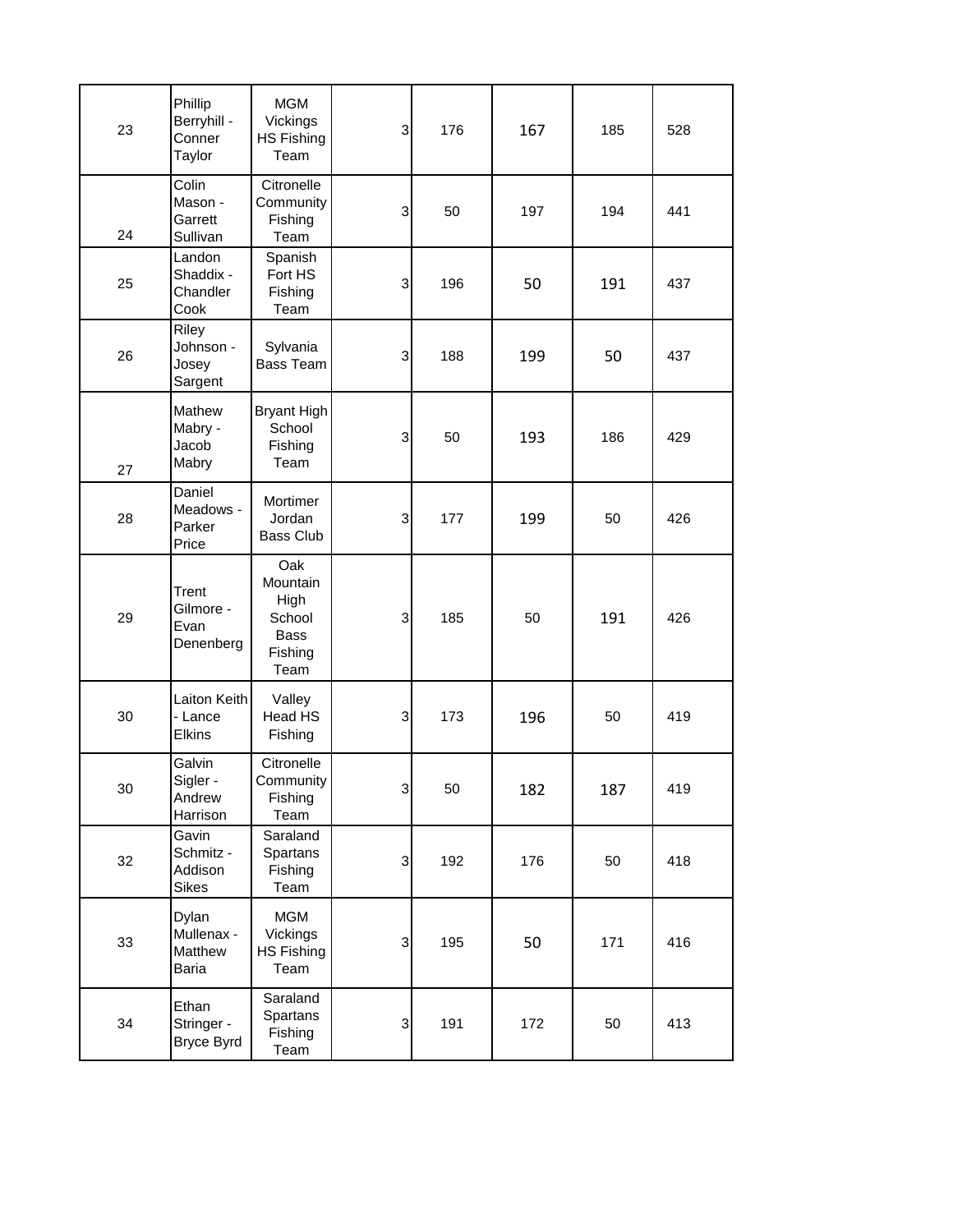| 35 | Jeffrey<br>Chapman -<br><b>Jake Ellis</b>             | <b>MGM</b><br>Vickings<br><b>HS Fishing</b><br>Team          | 3                | 50  | 184 | 176 | 410 |
|----|-------------------------------------------------------|--------------------------------------------------------------|------------------|-----|-----|-----|-----|
| 35 | Hunter<br>Baldwin -<br><b>Brett</b><br><b>Battles</b> | Albertville<br>High<br>School<br>Fishing                     | 3                | 198 | 162 | 50  | 410 |
| 35 | Cashton<br>Studdard -<br><b>Brak Baird</b>            | Sylvania<br><b>Bass</b><br>Fishing<br>Team                   | $\mathsf 3$      | 172 | 188 | 50  | 410 |
| 37 | <b>Breanna</b><br>Lee -<br>Andrew<br>Tart             | <b>MGM</b><br>Vickings<br><b>HS Fishing</b><br>Team          | 3                | 171 | 50  | 186 | 407 |
| 37 | <b>Stevie</b><br>Smith - Joe<br>Hall                  | Alma<br>Bryant High<br>School<br>Fishing<br>Team             | 3                | 174 | 183 | 50  | 407 |
| 39 | Drew<br>Shankles -<br>Reece<br>Knight                 | Albertville<br>High<br>School<br>Fishing                     | 3                | 191 | 164 | 50  | 405 |
| 40 | Camden<br>Rogers -<br>Kyle Jarvis                     | <b>MGM</b><br>Vickings<br><b>HS Fishing</b><br>Team          | 3                | 50  | 169 | 181 | 400 |
| 41 | Peyton<br>Harris -<br><b>Braxton</b><br>Hopper        | Chelsea<br>Anglers                                           | $\overline{c}$   | 198 | 200 |     | 398 |
| 42 | Hunter<br>Odom -<br>Landon<br>Weaver                  | Satsuma<br>High<br>School<br>Fishing<br>Team                 | $\boldsymbol{2}$ | 198 | 198 |     | 396 |
| 43 | Christian<br>Banks -<br>Christian<br>Broughton        | Bryant High<br>School<br>Fishing<br>Team                     | $\overline{c}$   | 186 | 200 |     | 386 |
| 44 | Greyson<br>Kennemur -<br><b>Brendin</b><br>Simich     | Oak<br>Mountain<br>High<br>School<br>Bass<br>Fishing<br>Team | $\overline{c}$   | 178 | 198 |     | 376 |
| 45 | Mason<br>Pruett -<br><b>Clint Smith</b>               | Saraland<br>Spartans<br>Fishing<br>Team                      | $\boldsymbol{2}$ | 179 | 192 |     | 371 |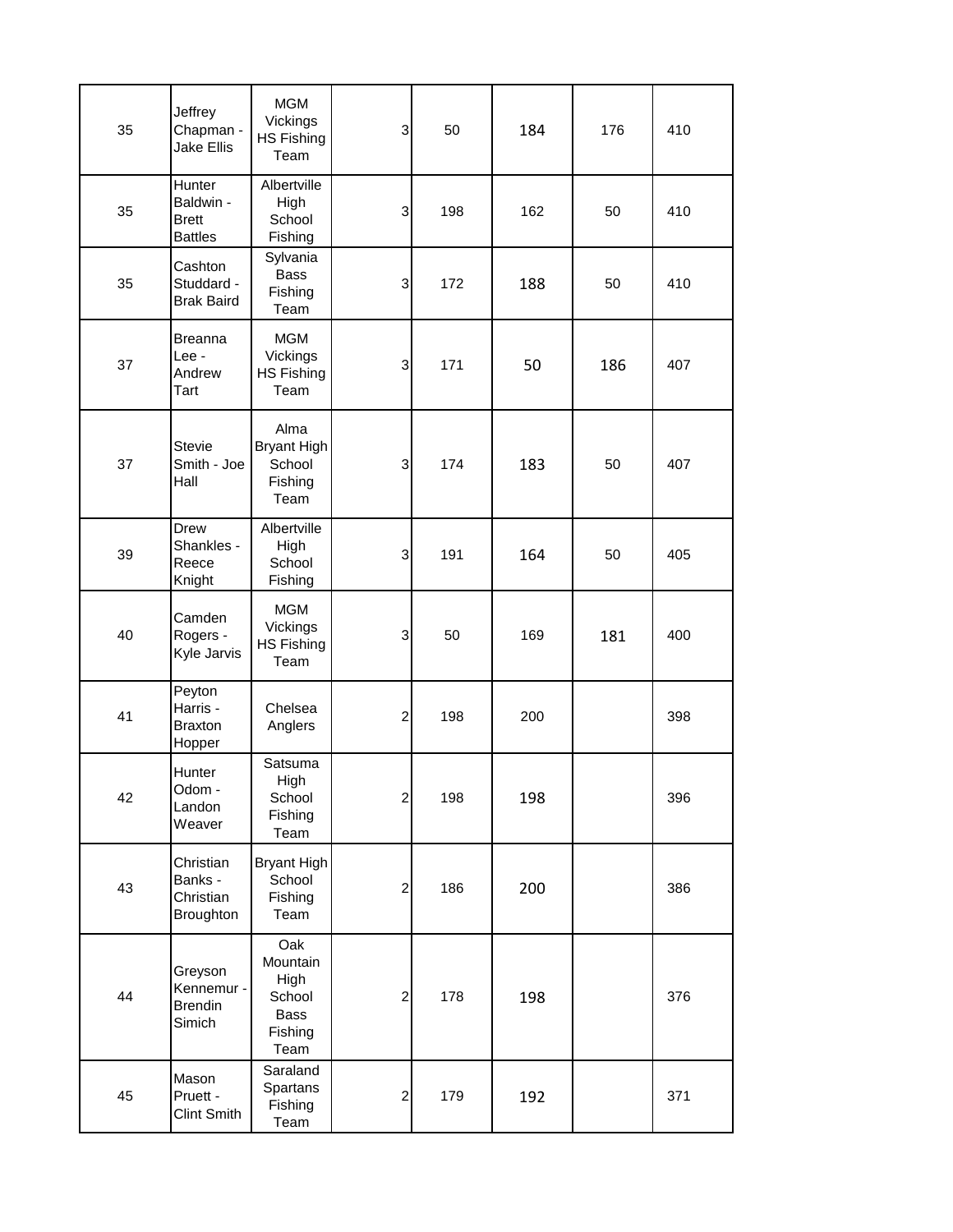| 46 | Evan<br>Haney -<br>Riley<br>Johnson           | Sylvania<br><b>Bass</b><br>Fishing<br>Team          | 1                         | 165 | 199 |    | 364 |
|----|-----------------------------------------------|-----------------------------------------------------|---------------------------|-----|-----|----|-----|
| 47 | Dylan<br>Presley -<br>Trace<br>Presley        | Bryant High<br>School<br>Fishing<br>Team            | $\overline{c}$            | 178 | 183 |    | 361 |
| 48 | Dustin<br>Hilburn -<br>Tommy<br><b>Bouler</b> | Bryant High<br>School<br>Fishing<br>Team            | $\boldsymbol{2}$          | 177 | 177 |    | 354 |
| 49 | John Tipp -<br>Pierce Tipp                    | Bryant High<br>School<br>Fishing<br>Team            | $\boldsymbol{2}$          | 167 | 173 |    | 340 |
| 50 | Nicholas<br>Foster -<br>Aiden<br>Smith        | Spring<br>Valley<br>Anglers                         | $\boldsymbol{2}$          | 172 | 166 |    | 338 |
| 51 | Dalton<br>McKenzie -<br>Aaron<br>Thornburg    | <b>MGM</b><br>Vickings<br><b>HS Fishing</b><br>Team | 3                         | 194 | 50  | 50 | 294 |
| 52 | Jacob Ross<br>- Jackson<br>Andrews            | Satsuma<br>High<br>School                           | $\ensuremath{\mathsf{3}}$ | 50  | 187 | 50 | 287 |
| 53 | Logan<br>Driskell -<br>Carson<br>English      | Bryant High<br>School<br>Fishing<br>Team            | $\overline{c}$            | 198 | 50  |    | 248 |
| 54 | Xander<br>Woody -<br>Gabe<br>Reynolds         | Saraland<br>Spartans<br>Fishing<br>Team             | $\mathbf{2}$              | 50  | 178 |    | 228 |
| 55 | Nicholas<br>Foster -<br>Ben<br>Noreager       | Spring<br>Valley<br>Anglers                         | $\boldsymbol{2}$          | 50  | 170 |    | 220 |
| 56 | Allison<br>Bryars -<br>Owen<br>Crawford       | Saraland<br>Spartans<br>Fishing<br>Team             | $\boldsymbol{2}$          | 168 | 50  |    | 218 |
| 57 | Jackson<br>Isbell -<br>Dalton<br>Isbell       | Moody<br>Fishing<br>Team                            | 1                         | 199 |     |    | 199 |
| 58 | Austin<br>Wallace -<br>Walker<br>Price        | Moody<br>Fishing<br>Team                            | 1                         | 197 |     |    | 197 |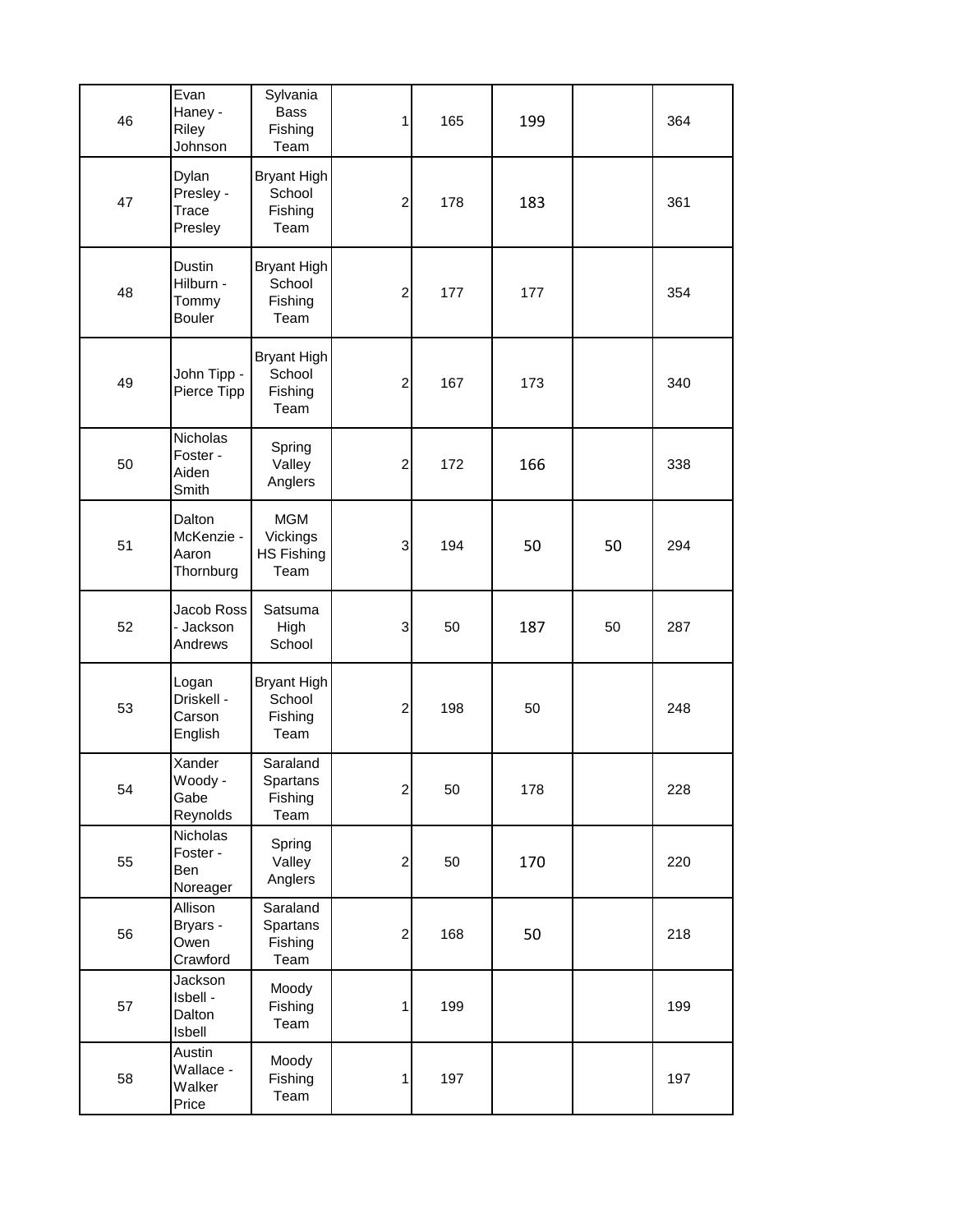| 59 | Hunter<br>Drake -<br>Lane Prine                      | Alma<br>Bryant High<br>School<br>Fishing<br>Team    | 1 | 195 |  | 195 |  |
|----|------------------------------------------------------|-----------------------------------------------------|---|-----|--|-----|--|
| 60 | Jack<br>Alexander -<br>Colledge<br>Elliot            | Mountain<br><b>Brook</b>                            | 1 | 191 |  | 191 |  |
| 61 | Crews<br>Revere -<br><b>Bryson</b><br>Revere         | Spanish<br>Fort High<br>School                      | 1 | 190 |  | 190 |  |
| 62 | Hudson<br>Tinnell -<br>Kolby<br>Harris               | Helena<br><b>Bass Club</b>                          | 1 | 188 |  | 188 |  |
| 62 | Matthew<br>Cole -<br>Dylan<br>Moran                  | <b>MGM</b><br>Vickings<br><b>HS Fishing</b><br>Team | 1 | 188 |  | 188 |  |
| 64 | Waylon<br>Bowden -<br>Jack<br>Bowden                 | Saraland<br>Spartans<br>Fishing<br>Team             | 1 | 183 |  | 183 |  |
| 65 | Rylan<br>Parker -<br>Michael<br>Strickland           | <b>MGM</b><br>Vickings<br><b>HS Fishing</b><br>Team | 1 | 182 |  | 182 |  |
| 65 | <b>Brandon</b><br>Berry -<br>Hunter<br><b>Bright</b> | Helena<br>Bass Club                                 | 1 | 182 |  | 182 |  |
| 67 | Damian<br>Miller -<br>LeAnna<br><b>Brock</b>         | Citronelle<br>Community<br>Fishing<br>Team          | 1 | 181 |  | 181 |  |
| 67 | Crews<br>Revere -<br>Caleb<br>Hayles                 | Spanish<br>Fort HS<br>Fishing<br>Team               | 1 | 181 |  | 181 |  |
| 69 | Preston<br>Freeman -<br>Dalton<br><b>Bryant</b>      | <b>MGM</b><br>Vickings<br>HS Fishing<br>Team        | 1 | 175 |  | 175 |  |
| 70 | Preston<br>Freeman -<br>Ethan Mills                  | <b>MGM</b><br>Vickings<br><b>HS Fishing</b><br>Team | 1 | 171 |  | 171 |  |
| 71 | Gabe<br>Goldman -<br>Averett<br>Hines                | Monroe<br>Student<br>Anglers                        | 1 | 169 |  | 169 |  |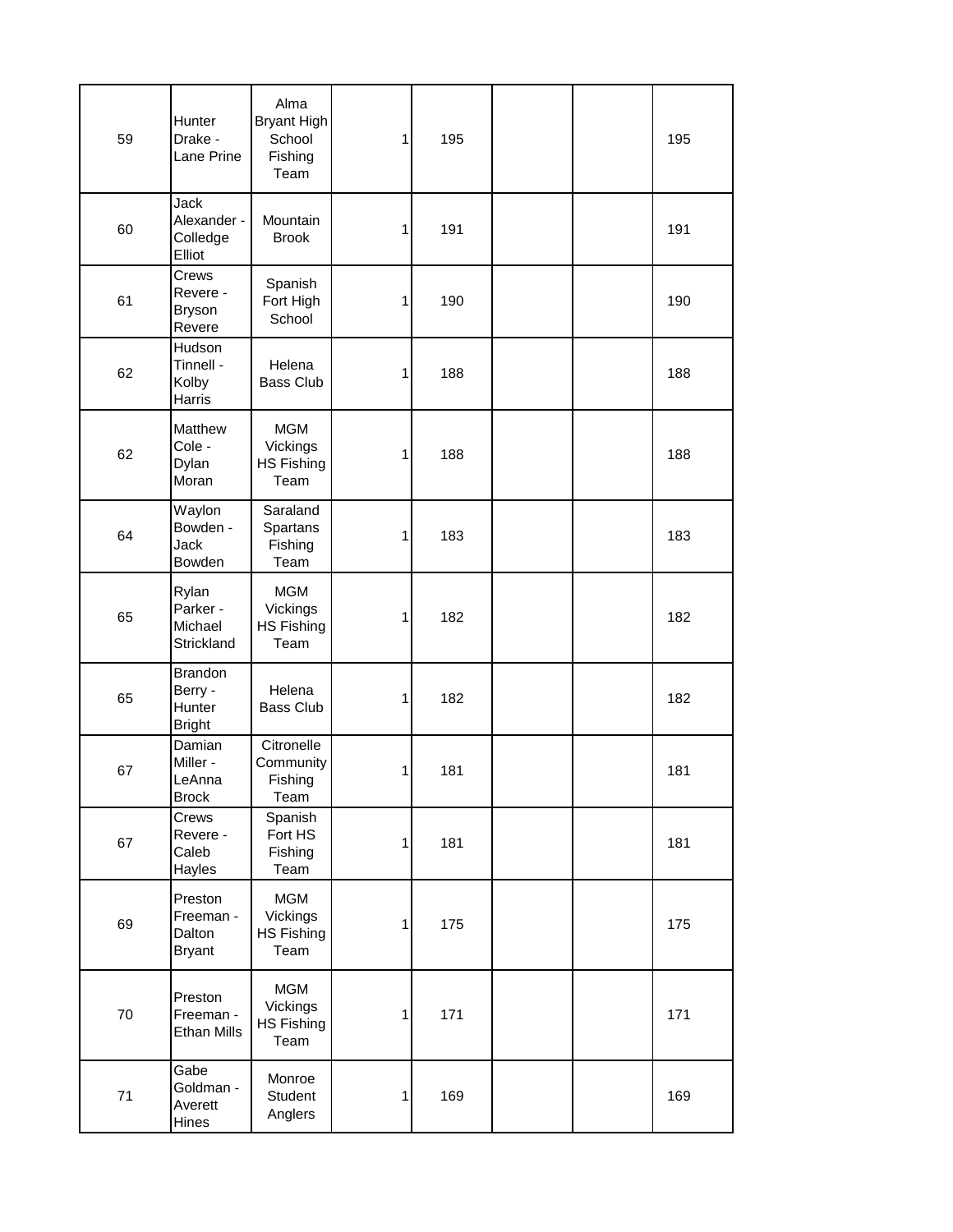| 72 | Alex Perry -<br>Observer                           | Helena<br>Bass Club                                     | 1              | 168 |    |    | 168 |
|----|----------------------------------------------------|---------------------------------------------------------|----------------|-----|----|----|-----|
| 73 | Matt<br>Antkowiak -<br>Coltyn<br>Smith             | <b>Hewitt</b><br><b>Bassin</b>                          | 1              | 163 |    |    | 163 |
| 74 | Peter Elie -<br>Victor<br>Dillon                   | Spring<br>Valley<br>Anglers                             | 3              | 50  | 50 | 50 | 150 |
| 74 | Mason<br>Christopher<br>- Chance<br><b>Madaris</b> | <b>MGM</b><br>Vickings<br><b>HS Fishing</b><br>Team     | 3              | 50  | 50 | 50 | 150 |
| 74 | Trinity<br>McDonald -<br>Hank<br>Ackerman          | Monroe<br><b>Student</b><br>Anglers                     | 3              | 50  | 50 | 50 | 150 |
| 75 | Hunter<br>Eldridge -<br><b>Bailey</b><br>Gazzier   | Bryant High<br>School<br>Fishing<br>Team                | $\overline{c}$ | 50  | 50 |    | 100 |
| 75 | Jordan<br>Witheringto<br>n - Andrew<br>Williams    | Monroe<br>Student<br>Anglers                            | $\overline{c}$ | 50  | 50 |    | 100 |
| 75 | C T<br>Englebert -<br>Kline Smith                  | Saraland<br>Spartans<br>Fishing<br>Team                 | $\overline{c}$ | 50  | 50 |    | 100 |
| 75 | <b>Bret</b><br>Warren -<br>Mason<br>Waltman        | <b>MGM</b><br>Vickings<br><b>HS Fishing</b><br>Team     | $\overline{c}$ | 50  | 50 |    | 100 |
| 75 | Jordynne<br>Williams -<br>Preston<br>Williams      | Alma<br><b>Bryant High</b><br>School<br>Fishing<br>Team | $\overline{c}$ | 50  | 50 |    | 100 |
| 75 | Sam Kinght<br>- Nathan<br>Smith                    | Cornerston<br>e Fishing<br>Team                         | $\overline{c}$ | 50  | 50 |    | 100 |
| 75 | Gabriel<br>Cruz -<br>Hunter<br>Hannefield          | Albertville<br>High<br>School<br>Fishing                | 1              | 50  | 50 |    | 100 |
| 75 | Hunter Hill -<br>Josey<br>Sargent                  | Sylvania<br>Bass<br>Fishing<br>Team                     | 1              | 50  | 50 |    | 100 |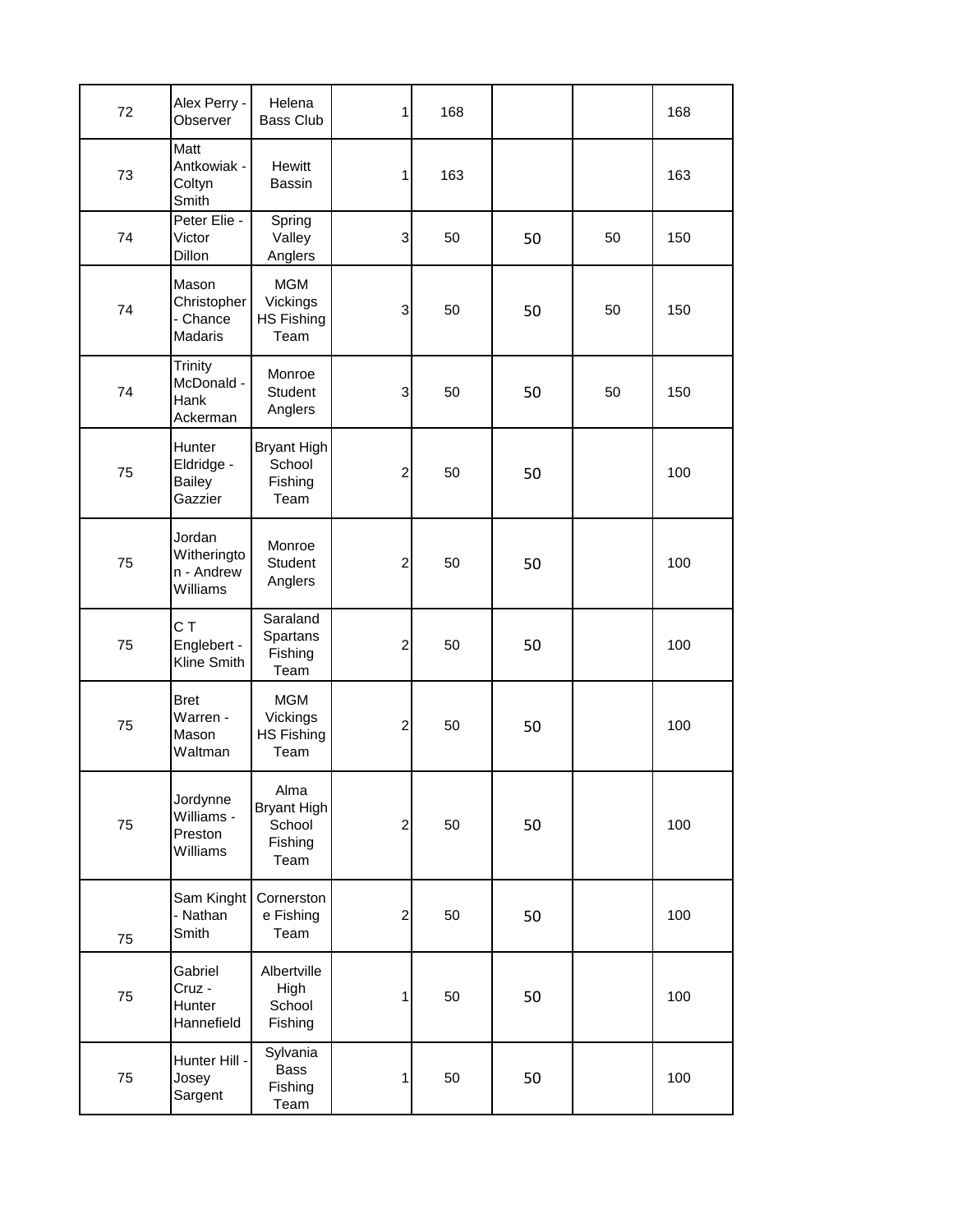| 77      | Chance<br>Madaris -<br>Mason<br>Christopher | <b>MGM</b><br>Vickings<br><b>HS Fishing</b><br>Team | 1            | 50 |  | 50 |
|---------|---------------------------------------------|-----------------------------------------------------|--------------|----|--|----|
| 77      | Eli Jenkins -<br>Nathan<br>Holderfield      | <b>MGM</b><br>Vickings<br><b>HS Fishing</b><br>Team | 1            | 50 |  | 50 |
| 77      | Aaron<br>Thornburg -<br>Dalton<br>McKenzie  | <b>MGM</b><br>Vickings<br><b>HS Fishing</b><br>Team | 1            | 50 |  | 50 |
| 77      | Trent<br>Shepherd -<br>Harley<br>Shehee     | <b>MGM</b><br>Vickings<br><b>HS Fishing</b><br>Team | 1            | 50 |  | 50 |
| 77      | Cameron<br>Moody -<br>Chase<br>Waltman      | <b>MGM</b><br>Vickings<br>HS Fishing<br>Team        | 1            | 50 |  | 50 |
| 77      | Crews<br>Revere -<br>Kaleb<br>Saucier       | Spanish<br>Fort High<br>School                      | 1            | 50 |  | 50 |
| 77      | Carson<br>Warren -<br>Cody<br>Wilson        | Satsuma<br>High<br>School                           | 1            | 50 |  | 50 |
| 77      | Zane<br>Brannan -<br>Azaan<br><b>Bhatti</b> | Citronelle<br>Community<br>Fishing<br>Team          | 1            | 50 |  | 50 |
| 77      | Caleb<br>Sanford -<br>Ty<br>Crawford        | Bryant High<br>School<br>Fishing<br>Team            | $\mathbf{1}$ | 50 |  | 50 |
| $77 \,$ | Nolan Lee -<br>Hayden<br>Roberts            | Bryant High<br>School<br>Fishing<br>Team            | 1            | 50 |  | 50 |
| 77      | Gavin<br>Moorman -<br>Grant<br>Whitehurst   | Bryant High<br>School<br>Fishing<br>Team            | 1            | 50 |  | 50 |
| $77 \,$ | Gabe<br>Reynolds -<br>Xander<br>Woody       | Saraland<br>Spartans<br>Fishing<br>Team             | 1            | 50 |  | 50 |